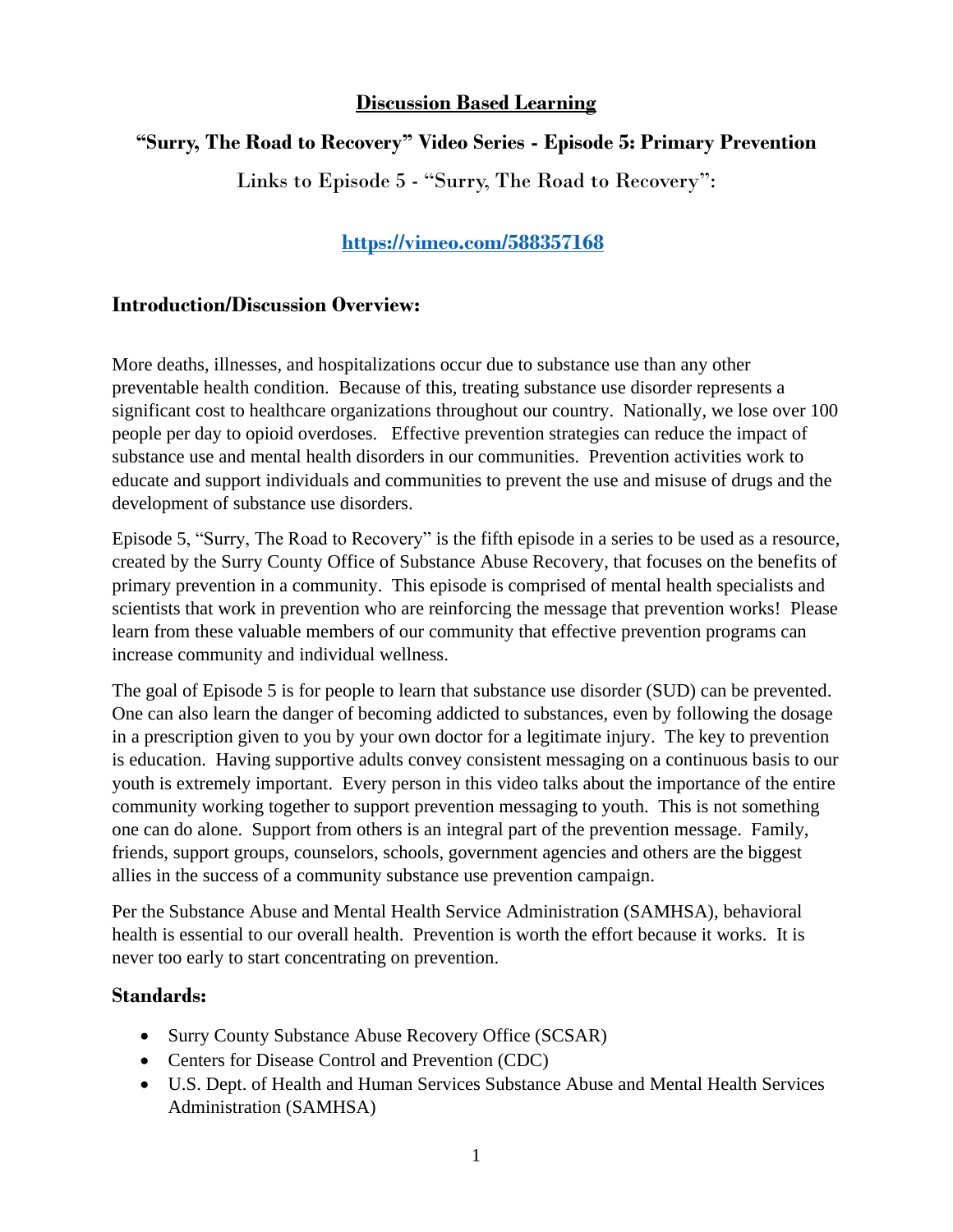# **Objectives:**

- The student will define prevention.
- The student will understand who can benefit from prevention.
- The student will understand the far-reaching impact of substance use disorder.
- The student will realize who needs to be involved in prevention efforts.
- The student will understand the positivity of prevention and how it can increase a community's overall wellness.

# **Vocabulary:**

.

- **Recovery** A process of change through which individuals improve their health and wellness, live a self-directed life and strive to reach their full potential.
- **Medication-Assisted Treatment (MAT)** the use of medications, in combination with counseling and behavioral therapies, which is effective in the treatment of opioid use disorders (OUD's) and can help some people sustain recovery and prevent overdose.
- **Treatment** Drug treatment is intended to help addicted individuals stop compulsive drug seeking and use. Treatment can occur in a variety of settings, take many different forms, and last for different lengths of time. Because drug addiction is a chronic disorder characterized by occasional relapses, a short-term, one-time treatment is sometimes not enough. For many in addiction, treatment is a long-term process that involves multiple interventions and regular monitoring.
- **Addiction** The fact or condition of being addicted to a substance, thing, or activity.
- **Addicted** Physical and/or mental dependence on a substance, thing, or activity, and the inability to stop taking or doing it without incurring adverse effects.
- **Perspective** An attitude toward or a way of regarding something; a point of view.
- **Stigma** A mark of disgrace associated with a circumstance, quality, or person.
- **Primary Prevention - intervening before health effects occur**, through measures such as vaccinations, altering risky behaviors (poor eating habits, substance use), and banning substances known to be associated.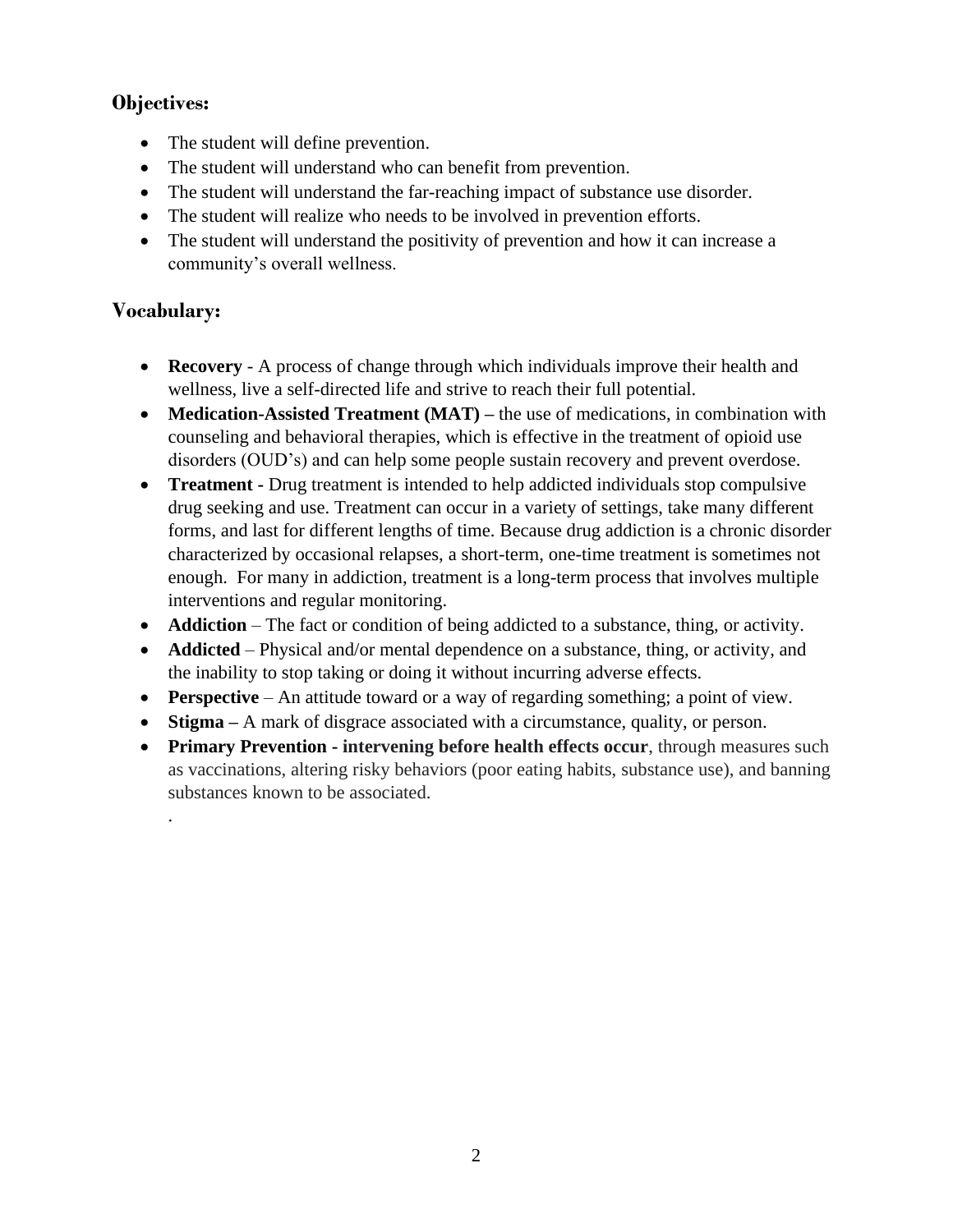# **Requirements/Task(s):**

- Task One: Have pencil and paper ready to take appropriate notes.
- Task Two: Listen to the Introduction and understand the purpose of the video before viewing.
- Task Three: Watch the video, paying close attention in order to be prepared for the class discussion afterward.
- Task Four: Contribute to the class discussion after the video is completed.

**\_\_\_\_\_\_\_\_\_\_\_\_\_\_\_\_\_\_\_\_\_\_\_\_\_\_\_\_\_\_\_\_\_\_\_\_\_\_\_\_\_\_\_\_\_\_\_\_\_\_\_\_\_\_\_\_\_\_\_\_\_\_\_\_ \_\_\_\_\_\_\_\_\_\_\_\_\_\_\_\_\_\_\_\_\_\_\_\_\_\_\_\_\_\_\_\_\_\_\_\_\_\_\_\_\_\_\_\_\_\_\_\_\_\_\_\_\_\_\_\_\_\_\_\_\_\_\_\_ \_\_\_\_\_\_\_\_\_\_\_\_\_\_\_\_\_\_\_\_\_\_\_\_\_\_\_\_\_\_\_\_\_\_\_\_\_\_\_\_\_\_\_\_\_\_\_\_\_\_\_\_\_\_\_\_\_\_\_\_\_\_\_\_ \_\_\_\_\_\_\_\_\_\_\_\_\_\_\_\_\_\_\_\_\_\_\_\_\_\_\_\_\_\_\_\_\_\_\_\_\_\_\_\_\_\_\_\_\_\_\_\_\_\_\_\_\_\_\_\_\_\_\_\_\_\_\_\_**

• Task Five: Completion of a short True/False quiz.

# **Instructor Notes:**

**\*RECOMMENDATION: View the video at this point in the instruction.** 

#### **Formulate a plan for students who want to reach out for help:**

**Instructors should understand there may be students who have encountered addiction in their own life through parents or associates. Students may see this period of instruction as an opportunity to unburden themselves. The school should take a position on how to handle the students who choose to discuss their specific circumstances. This may be something the teacher needs to announce during the introduction. For example, "Those of you who would like to discuss something personal about addiction in your own life are welcome to do this with our school psychologist or counselor." Some students may view this type of educating session as a golden intervention for themselves or their families. Teacher initials \_\_\_\_\_\_\_\_\_\_\_\_**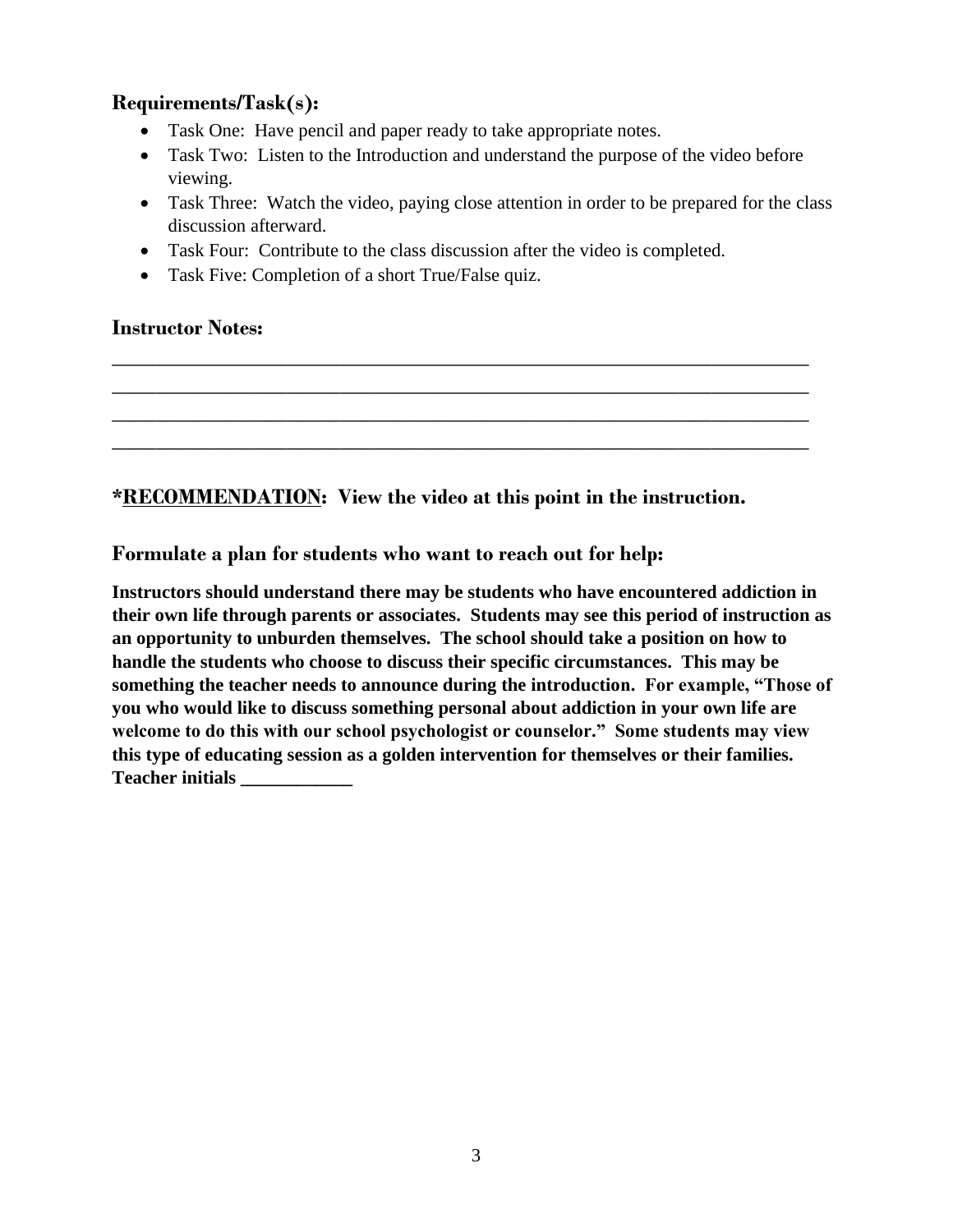# **Summarize/Discuss what you have learned:**

The following are discussion questions for presentation to the class after watching Episode 5. The "Instructor prompts" contain optional information to help initiate the discussion.

**Discussion question #1**: How does one become involved in prevention?

**Instructor prompt:** Everyone can be an active participant in primary prevention efforts. Youth can be active in school groups that focus on prevention and also be leaders in community measures. Prevention can also be an activity that the entire family can participate in that has healthy and positive outcomes. Parents can begin by talking to their child's teachers or schools to receive guidance on community prevention activities. Also, one can contact government agencies who's job it is to instigate primary prevention efforts in a community.

**Discussion question #2:** What are some things that individual people can do to become involved in community prevention?

**Instructor prompt:** One can become a member of community groups that are active in primary prevention efforts One can also become involved just by helping a friend to make the correct decision in a time of crisis.

**Discussion question #3:** Who is responsible for prevention efforts?

**Instructor prompt:** Local, State, and Federal agencies often instigate prevention efforts in a community. Law enforcement, schools, health departments, and other community groups also lead the way in the prevention activities. In addition, the Substance Abuse and Mental Health Services Administration is a great online resource that is available to anyone.

#### **Discussion question #4:** How do I help?

**Instructor prompt:** Remember that education, and raising community awareness, is the most important component of successful primary prevention. Individuals can help to encourage efforts within their communities to promote healthy lifestyles. This is made possible by positively influencing attitudes, norms, and values which empower individuals and families. Another important way for individuals to help is to be an active contributor to the advancement of research and science in the prevention field. Full individual and community support is vital for an effective prevention program.

**Discussion question #5:** What are some examples of prevention?

**Instructor prompt**: Prevention is not just one activity. Prevention involves a well-rounded attitude that is conveyed by the entire community starting with parents. An example of primary prevention is teaching children good decision making and coping skills. Prevention is caring about yourself and others enough to make healthy choices in life. Coping skills facilitate recognition and avoidance of risky behaviors such as being hungry, angry, tired, and/or lonely (HALT). Other healthy and effective coping skills are managing stress, getting plenty of rest,